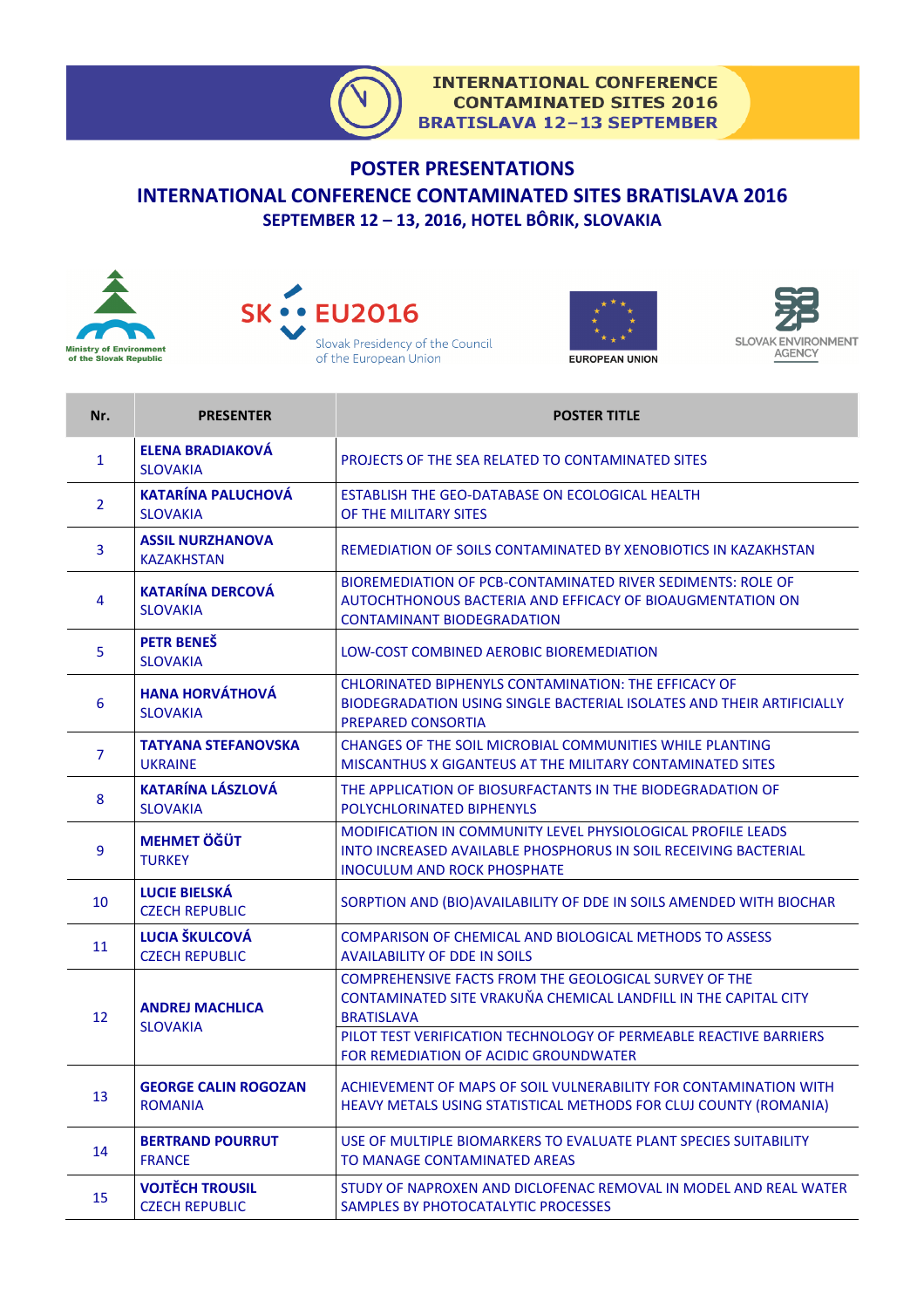

## **POSTER PRESENTATIONS INTERNATIONAL CONFERENCE CONTAMINATED SITES BRATISLAVA 2016 SEPTEMBER 12 – 13, 2016, HOTEL BÔRIK, SLOVAKIA**









| Nr. | <b>PRESENTER</b>                                           | <b>POSTER TITLE</b>                                                                                                                                                      |
|-----|------------------------------------------------------------|--------------------------------------------------------------------------------------------------------------------------------------------------------------------------|
| 16  | <b>SLAVOMÍR MIKITA</b><br><b>CZECH REPUBLIC</b>            | EXPERIENCES FROM PROFESSIONAL GEOLOGICAL SUPERVISION ON<br><b>REMEDIATION OF SITE QUARRY SRDCE</b>                                                                       |
| 17  | <b>ADELINE JANUS</b><br><b>FRANCE</b>                      | <b>INTEREST OF MISCANTHUS BIOCHARS TO DECREASE THE AVAILABILITY OF</b><br><b>METALS IN AQUEOUS SOLUTIONS</b>                                                             |
| 18  | <b>PETAR PETROV</b><br><b>REPUBLIC OF MACEDONIA</b>        | REVITALIZATION OF CHEMICAL DEGRADED SOILS USING PLANT FOLIAR<br><b>NUTRITION</b>                                                                                         |
| 19  | <b>KATARÍNA PEŤKOVÁ</b><br><b>SLOVAKIA</b>                 | ASSESSMENT OF MICROBIAL POTENTIAL IN BIOREMEDIATION OF<br><b>CONTAMINATED TECHNOSOLS</b>                                                                                 |
| 20  | <b>BLAGICA CEKOVA</b><br><b>REPUBLIC OF MACEDONIA</b>      | DETERMINATION OF THE SPECIFIC SURFACE OF THE MODIFIED FORMS OF<br>ZEOLITE NAY WITH LACTIC, CITRIC AND HYDROCHLORIC ACID                                                  |
| 21  | NATÁLIA NEUWIRTHOVÁ<br><b>CZECH REPUBLIC</b>               | <b>CURRENTLY USED PESTICIDES IN SOIL: THEIR FATE AND RISKS FROM THE</b><br>PERSPECTIVE OF THE TOTAL CONCENTRATION BASED AND THE BIOAVAILABILITY<br><b>APPROACH</b>       |
| 22  | <b>LENKA LACKÓOVÁ</b><br><b>SLOVAKIA</b>                   | BROWNFIELDS IN THE PROCESS OF ENVIRONMENTAL ASSESSMENT                                                                                                                   |
| 23  | <b>MARTINA LAZAROVÁ</b><br><b>SLOVAKIA</b>                 | RESILIENCE AS A PHENOMENON IN WATER MANAGEMENT<br>OF POST-MINING LANDSCAPE IN HORNÁ NITRA                                                                                |
| 24  | <b>PETR LACINA</b><br><b>CZECH REPUBLIC</b>                | EFFICIENCY OF DIFFERENTLY MODIFIED ZERO-VALENT IRON NANOPARTICLES<br>AND THEIR UTILIZATION DURING REMEDIATION OF GROUNDWATER<br>CONTAMINATED BY CHLORINATED HYDROCARBONS |
| 25  | <b>ZUZANA BLAŽKOVÁ</b><br><b>CZECH REPUBLIC</b>            | AUTOTROPHIC DENITRIFICATION USING THIOBACILLUS DENITRIFICANS -<br><b>COMPARISON OF BATCH REACTOR AND FLOW-THROUGH REACTOR</b>                                            |
| 26  | <b>ALENA BÁGELOVÁ</b><br><b>SLOVAKIA</b>                   | RESULTS OF THE POPS PESTICIDES POLLUTION IN SLOVAKIA                                                                                                                     |
| 27  | <b>JANA VAŠÍČKOVÁ</b><br><b>CZECH REPUBLIC</b>             | THE IMPACT OF A FLOOD ON THE CONTAMINATION OF THE AGRICULTURAL<br>SOILS - A CASE STUDY OF FLOOD EVENT IN THE CZECH REPUBLIC IN YEAR 2013                                 |
| 28  | <b>PETER MEDVED</b><br><b>SLOVENIA</b>                     | A CELJE WAY OF HEAVY METAL SOIL CONTAMINATION REMEDIATION AT OLD<br>CINKARNA BROWNFIELD (CELJE, SLOVENIA)                                                                |
| 29  | <b>CLAUDIA NECULAU</b><br><b>BELGIUM</b>                   | THE REHABILITATION OF A POLLUTED SITE WITH THE SOIL VAPOR EXTRACTION<br>(SVE)METHOD                                                                                      |
| 30  | <b>DANIELA BELICHOVSKA</b><br><b>REPUBLIC OF MACEDONIA</b> | CHEMICAL AND MICROBIOLOGICAL CHARACTERISTICS OF WASTE MATERIAL<br><b>FROM FISHPONDS IN REPUBLIC OF MACEDONIA</b>                                                         |
| 31  | <b>ABDELKADER LARIBI</b><br><b>ALGERIA</b>                 | ASSESSMENT OF HEAVY METAL CONTAMINATION IN SEDIMENTS FROM THE<br>MAIN RIVERS OF THE MITIDJA PLAIN, ALGERIA                                                               |
| 32  | LÍVIA KIJOVSKÁ<br><b>SLOVAKIA</b>                          | THE POSSIBILITY OF PHYSICAL METHODS APPLICATION FOR ELIMINATION OF<br>PRODUCER MICROORGANISMS IN GROUNDWATER AFFECTED BY SURFACE<br><b>WATER</b>                         |